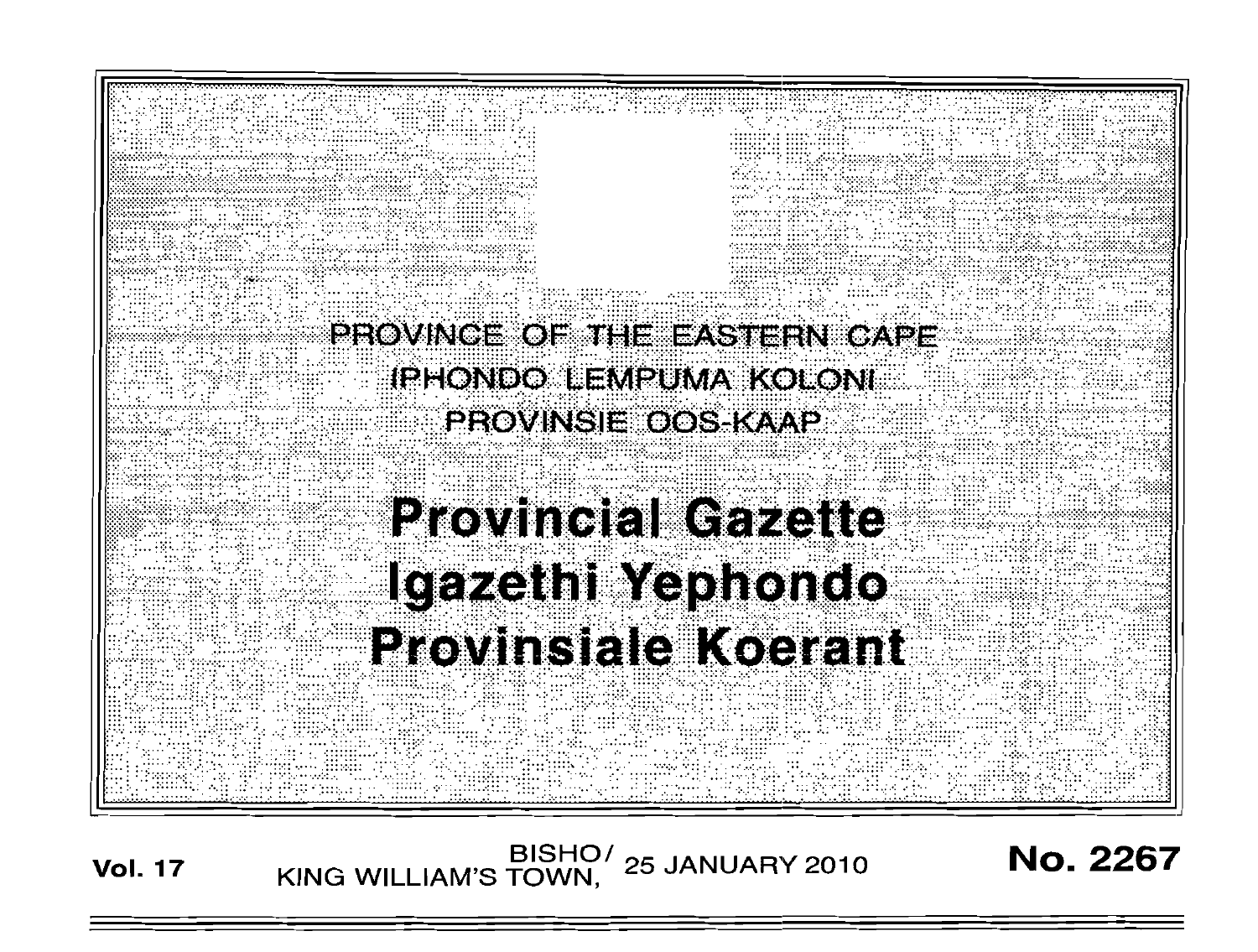## **IMPORTANT NOTICE**

**The Government Printing Works will not be held responsible for faxed documents not received due to errors on the fax machine or faxes received which are unclear or incomplete. Please be advised that an "OK" slip, received from a fax machine, will not be accepted as proof that documents were received by the GPW for printing. If documents are faxed to the GPW it will be the sender's responsibility to phone and confirm that the documents were received in good order.**

**Furthermore the Government Printing Works will also not be held responsible for cancellations and amendments which have not been done on original documents received from clients.**

## **CONTENTS • INHOUD**

| 0. |                                                                                                                                                                                                                                     | Page<br>No. | Gazette<br>No. |
|----|-------------------------------------------------------------------------------------------------------------------------------------------------------------------------------------------------------------------------------------|-------------|----------------|
|    | <b>GENERAL NOTICES</b>                                                                                                                                                                                                              |             |                |
|    | Development Facilitation Act (67/1995): Establishment of land development area: Portion 2, Farm 695, East                                                                                                                           | з           | 2267           |
|    |                                                                                                                                                                                                                                     | 5           | 2267           |
| 9  | Removal of Restrictions Act (84/1967): Nelson Mandela Bay Municipality: Removal of conditions: Erf 2047,                                                                                                                            |             | 2267           |
|    | Wet op Opheffing van Beperkings (84/1967): Nelson Mandelabaai Munisipaliteit: Opheffing van voorwaardes: Erf                                                                                                                        |             | 2267           |
|    | 10 Removal of Restrictions Act (84/1967): Nelson Mandela Bay Municipality: Removal of conditions: Erf 71, Fernglen,<br>Wet op Opheffing van Beperkings (84/1967): Nelson Mandelabaai Munisipaliteit: Opheffing van voorwaardes: Erf | 8           | 2267           |
|    |                                                                                                                                                                                                                                     | 9           | 2267           |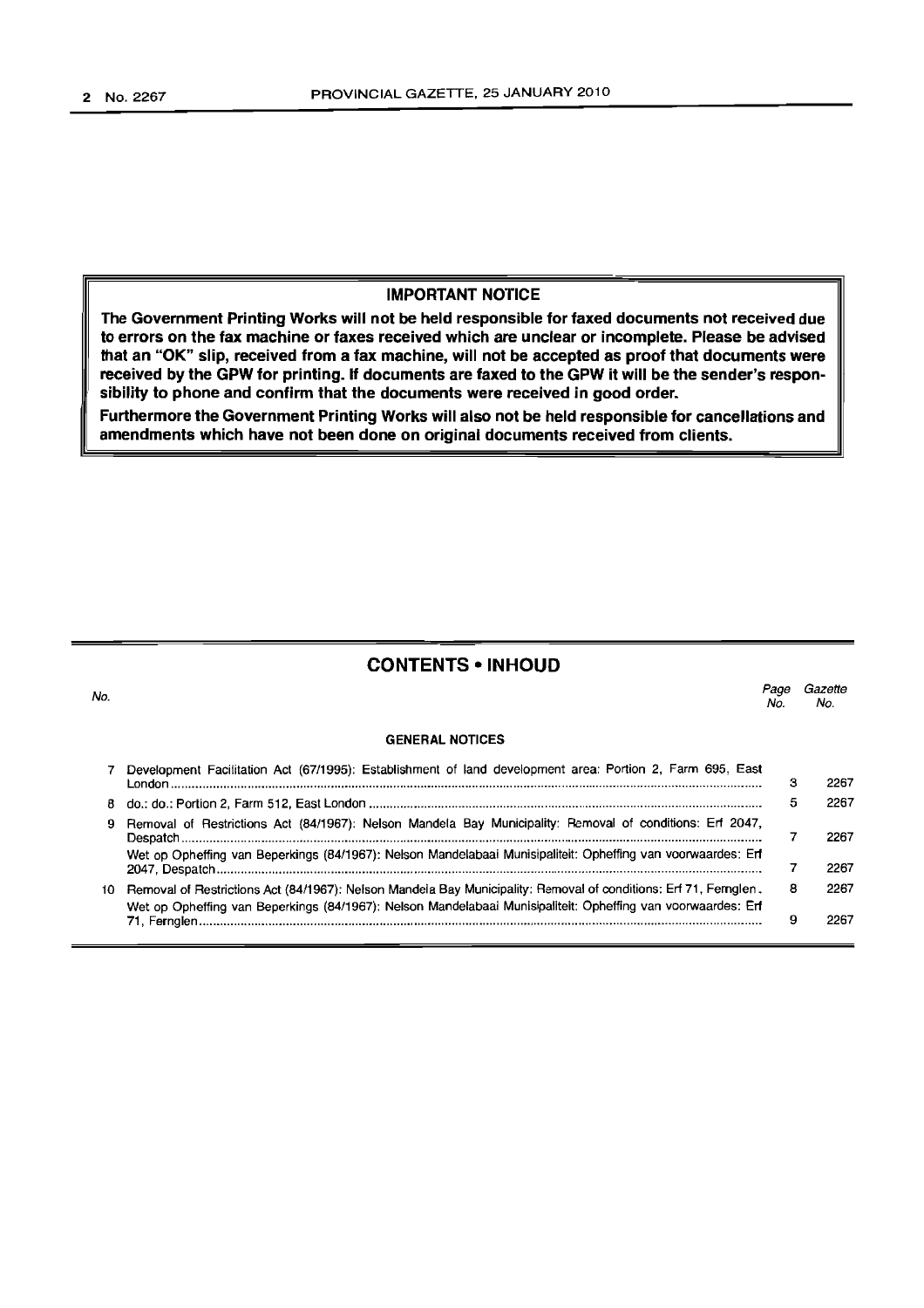# **GENERAL NOTICES**

## **No. 7**

## NOTICE IN TERMS OF REGULATION 21(10) OF THE REGULATIONS UNDER THE DEVELOPMENT FACILITATION ACT, 67 OF 1995

NOTICE is hereby given that NPM PLANNING cc acting on behalf of AREENA RESORT TRUST No. IT 2662/1966 has lodged an application in terms of the Development Facilitation Act for the establishment of a land development area on PORTION 2 of FARM 695, EAST LONDON.

The proposed development comprises the following:

- Creation of a land development area, subdivision and rezoninq for the purposes of establishing and obtaining development rights for the resort and lifestyle country estate;
- The development is to be named the Areena Rivendell Estate and Areena Island View Resort;
- The creation of 46 separate title stands, an open space system and a resort zone II portion among other ancillary land uses proposed as per the site development plan;
- The establishment of a Home Owners Association;
- The de-proclamation of Minor Road 111;
- @ The creation of a new Servitude Right of Way (SROW) to be registered in place of Minor Road 111 in favour of the owners of Farms 1419, 694/7, 695/3, 695/1, 695, and 694/5.
- The suspension in terms of section 33 of the DFA, of the Subdivision of Agricultural Land Act, 70 of 1970, concerning the subdivision and rezoning of agricultural land.

The relevant plan(s), document(s) and information are available for inspection at Department of Local Government and Traditional Affairs, Room 4149, Fourth Floor, Tyamzashe Building, Phola Avenue, Bhisho, 5605 and at the offices of the land development applicant for a period of 21 days from 27 November 2009.

### The application will be considered at a TRIBUNAL HEARING to be held at the Blue Lagoon Hotel (Beacon Bay) on 4 MARCH 2010 at 09h30 and the PREHEARING CONFERENCE will be held at the SAME VENUE on 29 JANUARY 2010 at 09H30.

Any person having an interest in the application should please note that:

- 1. You may within a period of 21 days from the date of the publication of this notice, provide the Designated Officer with your written objections or representations; or
- 2. If your comments constitute an objection to any aspect of the land development application, you must appear in person or through a representative before the Tribunal on the date mentioned above. Any written objection or representation must state the name, address and contact number of the person or body making the objection or representation, the interest that such person or body has in the matter and the reason for the objection or representation.

Any written objection or representation must be delivered to the Designated Officer at the Department of Local Government and Traditional Affairs, Room 4149, Fourth Floor, Tyamzashe Building, Phola Avenue, BHISHO, 5605.

You may contact Mr M.M. Mona on Telephone No. 0406095465 or Fax No. 040 -609 5198 if you have any queries concerning the application.

## LAND DEVELOPMENT APPLICANT

NPM PLANNING cc Town and Regional Planners 7 King Street, Southernwood East London, 5201

| Tel | $043 - 7222335$ |
|-----|-----------------|
| Fax | 086 675 4814    |

Email el@npmplanning.co.za $\sim$  :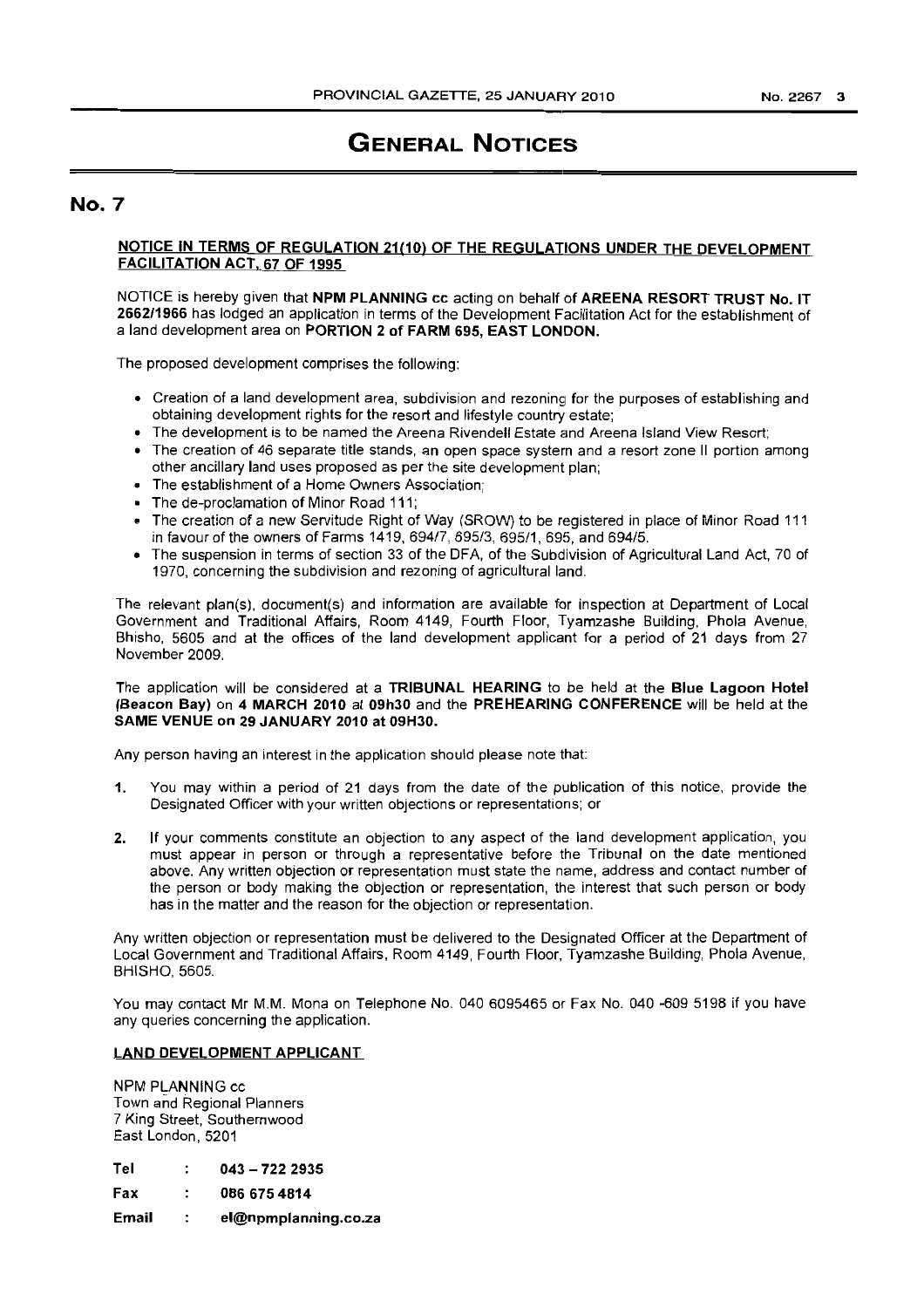## ISAZISO SESICELO SOPHUHLlSO MHLABA NGOKUBHEKISELELE KUMTHETHO WAMSHUMI AMATHANDATHU (67) KUMTHETHO WONYAKA KA 1995.

Isaziso siyanikezelwa ukuba inkampani yakwa NPM PLANNING cc emele inkampani i AREENA RESORT TRUST No. IT 2662/1966 bangenise isicelo sokuphuhlisa umhlaba ngoko Mmiselo wo Mthetho woququzelelo lophuhliso-mhlaba wonyaka ka 1995 KWISAHLULO SESIBINI SEFAMA ENGUNOMBOLO 695, EMONTI.

Esi sicelo siqulathe oku kulandelayo:

- Imveliso ye ndawo yophuhliso mhlaba, ulwahlulo kunye notshintsho lomhlaba ukuze kufumaneke imvume yokuphuhliswa kwalo mhlaba ukuze kwenziwe i Resort kunye ne Lifestyle Country Estate;
- Lendawo icetyelwa ukuphuhliswa iza kubizwa nge Arrena Rivendell Estate and Areena Island View Resort;
- Imveliso yeziza ezingamashumi amane ezinee Tayitile ezahlukeneyo, Ipaki kunye ne sahlulo se resort zone II ngokubhekiselele kwi plani;
- Ukusekwa kwe qumrhu lobambiswano labanini makhaya;
- Ukurhoxiswa komthetho wendlela i Minor Road 111 esetyenziswa luluntu;
- Ukuveliswa kwe Servitude yendlela ezakubhaliswa endaweni ye ndlela i Minor Road 111 ezakuqhagamshela kwezi fama zilandelayo, ifama 1419, 694/7, 695/3, 695/1, 695 and 694/5;
- Ukurhoxiswa ngoko mmiselo 33 ko DFA, lomthetho wakwahlulwa komhlaba wezolimo, 70 ka 1970, ngokubhekisele ekwahlulweni komhlaba wezolimo.

liPlani ezinxulumene noku, Amaxwebhu kunye neeNkcukacha zikulungele ukuhlolwa kwaye ziyafumaneka kwisebe <sup>10</sup> Rhulumente wezamkhaya nemicimbi yamasiko nezithethe kwigumbi 4149 kumgangatho wesine kwisakhiwo i Tyamzashe, Phola Avenyu, e Bhisho, 5605 kwakunye nasezi ofisini zalowo ufake isicelo sokuphuhlisa umhlaba zingaphelanga iintsuku eziyi 21 ukususela ngomhla we 27 November 2009.

Esi sicelo siya kuqwalaselwa kwi Tribunal Hearing eyakube ibanjelwe e Blue Lagoon Hotel e (Beacon Bay) ngomla wesine (4) kwinyanga ka Matshi ku nyaka ka 2010 ngo 09h30 kuze kuthi ngomhla we 29 ku January kunyaka ka 2010 ngo 09h30 kuphinde kwa kule ndawo inye, kubanjwe inkomfa yamalungiselelo e Tribunal Hearing.

Nawuphi umntu onomdla kwesi sicelo makaqwalasele oku:

- 1. Unganikezela ngesichaso esibhaliweyo okanye isihlomelo kwigosa elinyuliweyo zingaphelanga intsuku eziyi 21.
- 2. Ukuba isichaso sakho sithe saveza umba ofuna ukuqwalaselwa malunga nesi sicelo sokuphuhliswa kwalomhlaba, kuzakufunaka uvele wena isiqu okanye i gqwetha lakho phambi kwe gqiza lovavanyo ngalomhla uchaziweyo ngasentla.

Nayiphi inkcaso okanye isihlomelo esibhaliweyo masisiwe kwigosa elinyuliweyo kwisebe 10 Rhulumente wezasekhaya nemicimbi yamasiko nezithethe kwi gumbi 4149, kumgangatho wesine, kwisakhiwo i Tyamzashe, Phola Avenyu, e Bhisho, 5605.

Ungatsalela umnxeba uMnu. M.M. Mona kule nombolo 040-609 5465 okanye umfekisele kule inombolo 040-609 5525 xa unemibuzo okanye ungaqondi malunga nesi sicelo.

#### OFAKE ISICELO SOPHUHLlSO MHLABA

NPM PLANNiNG cc Town and Regional Planners 7 King Street, Southernwood East London, 5201

| Ifoni   | $: 043 - 7222935$      |
|---------|------------------------|
| lfekisi | $:086-6754814$         |
| E-mail  | : el@npmplanning.co.za |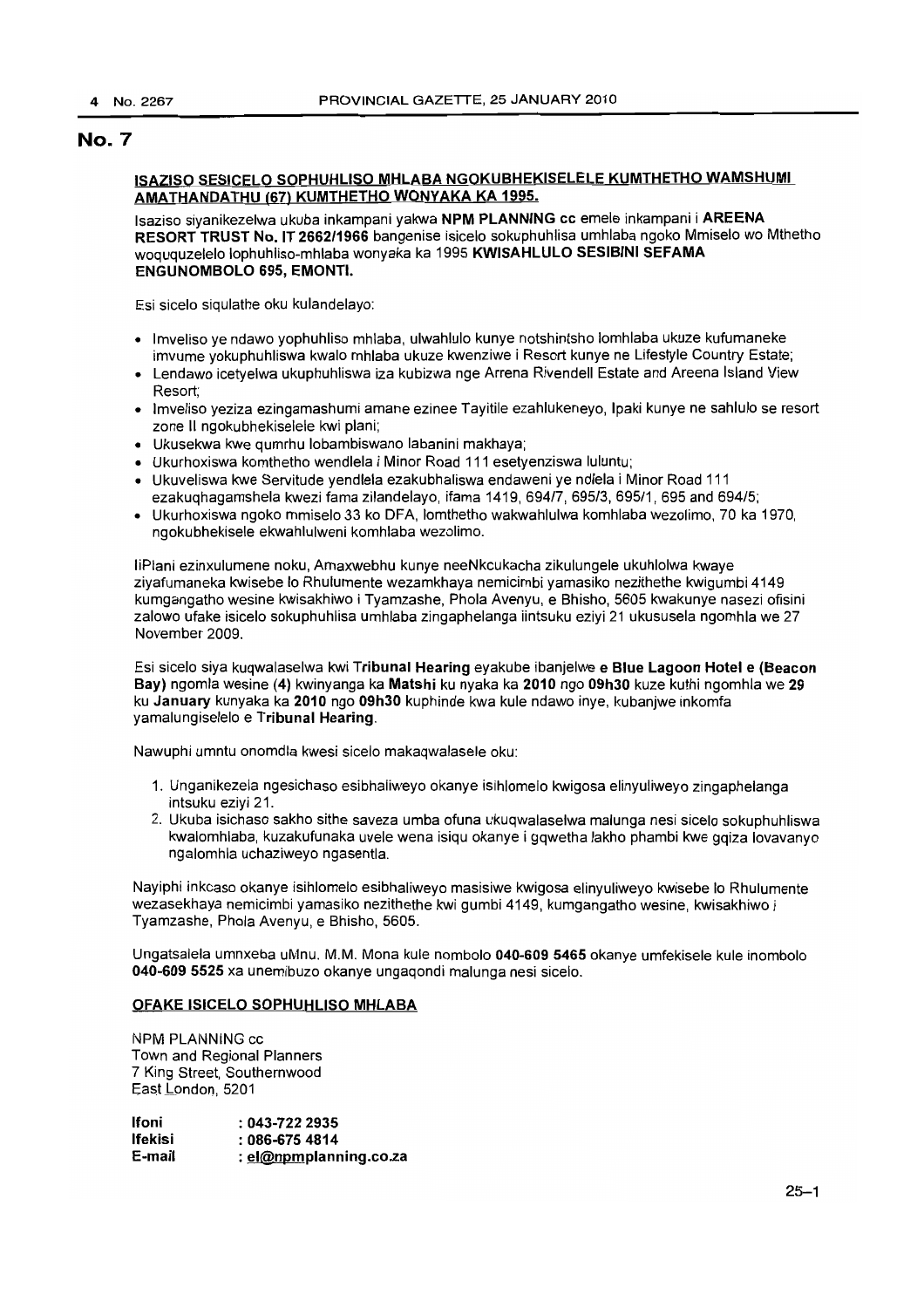## NOTICE IN TERMS OF REGULATION 21(10) OF THE REGULATIONS UNDER THE DEVELOPMENT FACILITATION ACT, 67 OF 1995

Notice is hereby given that SETPLAN acting on behalf of the GARETH TRUST EITHER AS OWNER OF OR DULY AUTHORISED BY THE OWNERS CONCERNED has lodged an application in terms of the Development Facilitation Act for the establishment of a land development area on the Remaining Extent of Portion 2 of Farm 512 East London, Province of the Eastern Cape.

The application consists of the following:

- The subdivision of the site into two portions, rezoning to Resort Zone II and re-subdivision
- The suspension in terms of Section 33 of the DFA, of the Land Use Planning Ordinance, 15 of 1985 as far as the approval process only is concerned, as the Land Use Management Controls in terms of this Ordinance must still apply to the land development area
- The suspension in terms of Section 33 of the DFA, of the Subdivision of Agricultural Land Act, 70 of 1970 as far as the subdivision of agricultural land is concerned.

The relevant plan(s), document(s) and information are available for inspection at the Department of Local Government & Traditional Affairs, Room 4149, Fourth Floor, Tyamzashe Building, BHISHO for a period of 21 days from 25 January 2010.

The application will be considered at a TRIBUNAL HEARING to be held at Crawford's Beach Lodge & Cabins, 42 Steenbras Drive, Chintsa East, Chintsa on 29 April 2010 at 10hOO and the PRE-HEARING conference will be held at Crawford's Beach Lodge & Cabins, 42 Steenbras Drive, Chintsa East, Chintsa on 1 April 2010 at 10hOO.

Any person having an interest in the application should please note that:

- 1. You may, within a period of 21 days from the date of the publication of this notice, provide the Designated Officer with your written objections or representations; or
- 2. If your comments constitute an objection to any aspect of the land development application, you must appear in person or through a representative before the Tribunal on the date mentioned above.

Any written objection or representation must be delivered to the Designated Officer at the Department of Local Government and Traditional Affairs, Room 4149, Fourth Floor, Tyamzashe Building, BHISHO.

You may contact Mr M.M. Mona on telephone no. 040 609 5465 or Fax No. 040 609 5198 if you have any queries concerning the application.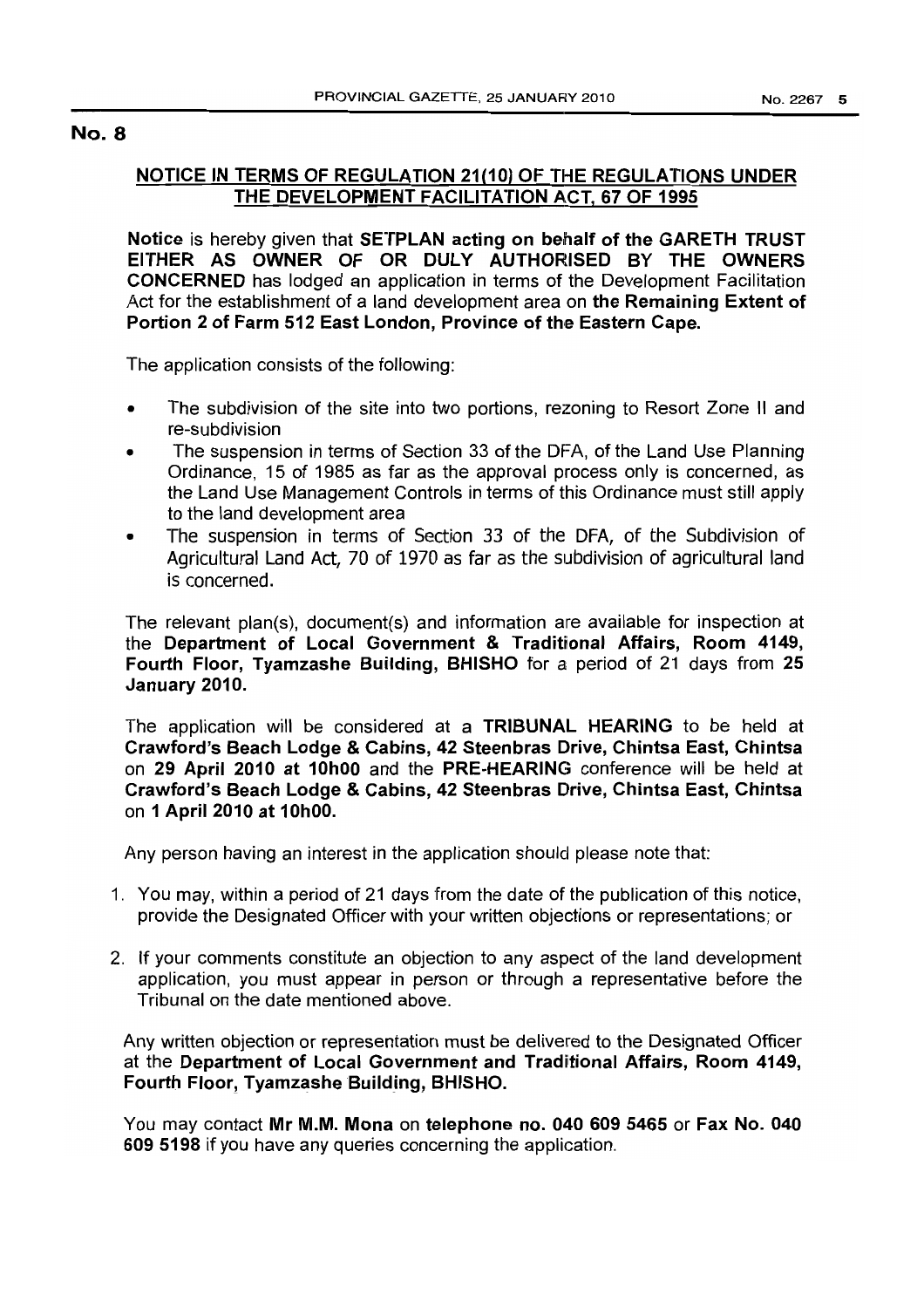## ISAZISO NGOKO MMISELO 21(10) PHANTSI KWEMIMISELO YOMTHETHO We DEVELOPMENT FACILITATION ACT, 67 ka 1995

Isaziso sipapashwangumbutho uSETPLAN omele I-GARETH TRUST BENGUMNINI OKANYE BENIKWE IMVUME ABAFANELEKILEYO bangenise isicelo ngokomMiselo we Development Facilitation Act ukuze kumiswe indawo yokuphuhlisa kwi-Ntsalela yesiqingatha 2 seFama 512, Emonti, KwiPhondo LaseMpuma Koloni.

Esisicelo siquka oku kulandelayo:

- Ukucandwa kwesi siza kuphume isiqingatha ezibini, utshinthso Iwendlela yosetyenziso-mhlaba, ibe ngu Resort Zone II kwaye kuphindwe kucandwe
- Ukubekelwa ecaleni ngokwesahlukosama 33 e DFA, somgaqo-nkqubo wokunikeza imvume ngokwe Land Use Planning Ordinance, ye 15 ka 1985, imiqathango yolawulo lokusetyenziswa komhlaba, ngenxa yokubaxa kule ngingqi yophuhisomhlaba, ngokwale ordinance xa kuzakuphunyezwa izicelo kufuneka zisebenzile
- Ukubekelwa ecaleni kwe Subdivision of Agricultural Land Act, 70 ka 1970 ngokwesahluko sama 33, apho kuzakucandwa kwaye kutshintswe nendlela yokusetyenziswakomhlaba wolimo.

Iiplani, uxwebhu kunye neencukhaca zingafumaneka kwiSebe loRhulumente weMicimbi yezeKhaya nezeMveli, e-ofisini 4149, umgangatho yesine, kwisakhiwo iTyamazashe , eBHISHO ithuba elingange ntsuku ezingama 21 ukusukela kwi Kwintsuku ezingama 21 ukususela kumhla wama 25 January 2010.

Esi sicelo siza kuhlolwa liGqiza Lovavanyo elizakubanjelwa eCrawford's Beach Lodge & Cabins, 42 Steenbras Drive, Chintsa East, Chintsa ngomhla we 29 April 2010 ngo 10h:00 kwaye inkomfa YOVIWANO NDLEBE phambi kudibane iGqiza izakuba seCrawford's Beach Lodge & Cabins, 42 Steenbras Drive, Chintsa East, Chintsa ngomhla we 1 April 2010 ngo 10hOO.

Nawuphi na umntu onekhono kwesisicelo makazi oku:

- 1. Ungathumela izikhalazo okanye izimvo zakho ezibhaliweyo, malunga nesisicelo, kwi gosa elichongiweyo, zingekadluli iintsuku ezi 14 ukusukela kusuku lokupapashwa kwesisibhengezo.
- 2. Ukubangabana izimvo zakho zizisikhalazo malunga noluphuhliso Iwesisicelo, kufuneka ume phambi kweli gqiza ngobuqu bakho okanye uthumele ummeli.

Nasiphi na isikhalazo okanye izimvo kufuneka zisiwe ngesandla kwigosa elichongiweyo kwiSebe likaRhulumente waseKhaya *ne,* kwiofisi 4149, umgangatho wesine, kwisakhiwo iTyamzashe, eBHISHO.

Ungaqhagamshela uMnumzana M. M. Mona ngenombolo yomnxeba 040 609 5465 okanye ifaksi 040 609 5198 xa unokuthiubenemibuzo malunga nesisicelo.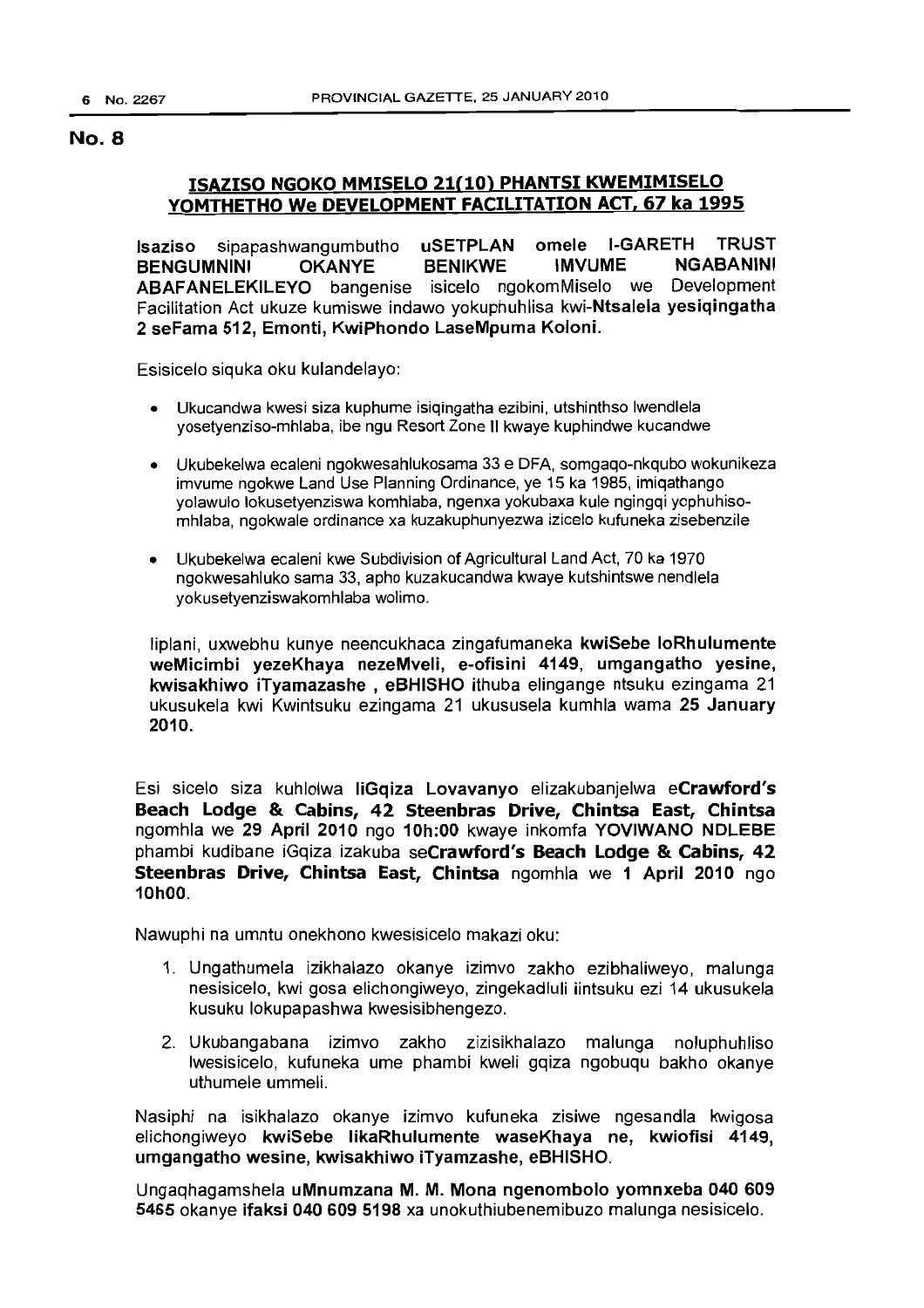#### NELSON MANDELA BAY MUNICIPALITY

REMOVAL OF RESTRICTIONS ACT, 1967 (ACT 84 OF 1967)

### ERF 2047, DESPATCH (1 GENOT STREET) (CF47/02047) (02130135) (MJ)

Notice is given in terms of section 3 (6) of the above Act that the undermentioned application has been received and is open to inspection at Room 4178, Fourth Floor, Office for Housing and Local Government: Eastern Cape, Tyamzashe Building, Civic Square, Bisho, and at the office of the Nelson Mandela Bay Municipality, 76 Cuyler Street, Uitenhage.

Any objections, with full reasons therefor, should be lodged in writing with the Municipal Manager, PO Box 116, Port Elizabeth, 6000, on or before 16 February 2010, quoting the above Act and the objector's ert number.

Applicant: C and W J Dorfling.

Nature of application: Removal of title conditions applicable to Ert 2047, Despatch.

Ref.-11 January 2010.

### J.G. RICHARDS, Municipal Manager

#### NELSON MANDELABAAI MUNISIPALITEIT

• **• •**

## WET OP OPHEFFING VAN BEPERKINGS, 1967 (WET 84 VAN 1967)

#### ERF 2047, DESPATCH (GENOTSTRAAT 1) (CF47/02047) (02130135) (MJ)

Kennis word gegee kragtens artikel 3 (6) van bogemelde Wet dat onderstaande aansoek ontvang is en ter insae Iê by Kamer 4178, Vierde Verdieping, Kantoor vir Behuising en Plaaslike Regering: Oos-Kaap, Tyamzashe-gebou, Civic Square, Bisho en in die kantoor van die Nelson Mandelabaai Munisipaliteit, Cuylerstraat 76, Uitenhage.

Enige besware, volledig gemotiveer, moet nie later nie as 16 Februarie 2010 skriftelik by die Munisipale Bestuurder, Posbus 116, Port Elizabeth, 6000, ingedien word, met vermelding van bogenoemde Wet en die beswaarmaker se erfnommer.

Aansoeker: C en W J Dorfling.

Aard van aansoek: Die opheffing van die titelvoorwaardes van toepassing op Ert 2047, Despatch.

Verw. 6-11 Januarie 2010.

#### J.G. RICHARDS, Munisipale Bestuurder

## No. 10

### NELSON MANDELA BAY MUNICIPALITY

#### REMOVAL OF RESTRICTIONS ACT, 1967 (ACT 84 OF 1967)

#### ERF 71, FERNGLEN (356 CAPE ROAD) (CF06/00071) (02130135) (SN)

Notice is given in terms of section 3 (6) of the above Act that the undermentioned application has been received and is open to inspection at Room 4178, Fourth Floor, Office for Housing and Local Government: Eastern Cape, Tyamzashe Building, Civic Square, Bisho, and at the office of the Nelson Mandela Bay Municipality, Second Floor, Brister House, Govan Mbeki Avenue, Port Elizabeth.

Any objections, with full reasons therefor, should be lodged in writing with the Municipal Manager, PO Box 116, Port Elizabeth, 6000, on or before 15 February 2010, quoting the above Act and the objector's erf number.

Applicant: H Mulder, on behalf of W Herselman, the registered owner of the subject property.

Nature of application: Removal of title conditions applicable to Ert 71, Fernglen, to permit the property to be rezoned from Residential 1 to Special purposes.

Ref. 8-12 January 2010.

#### E. NTOBA, Acting Municipal Manager